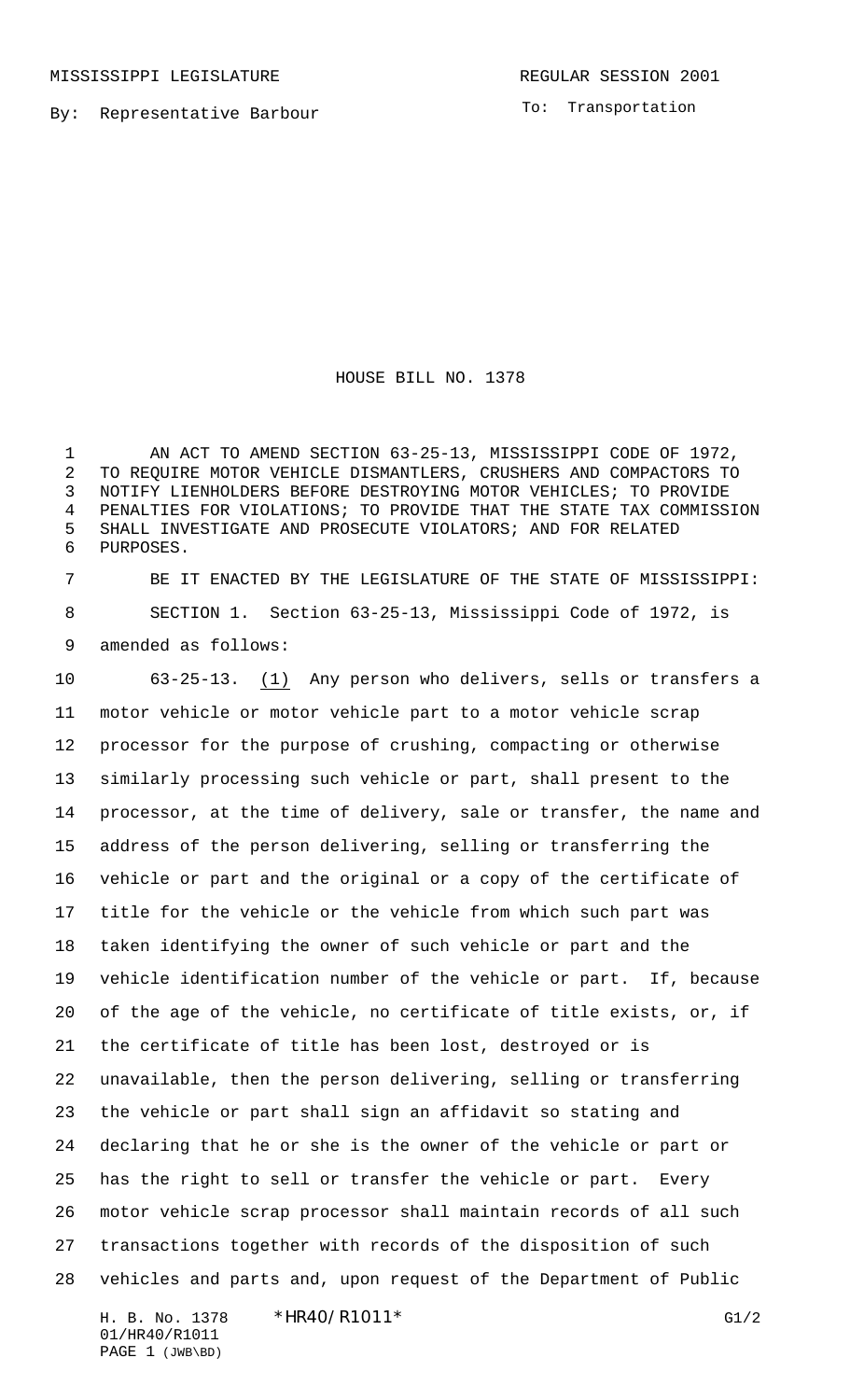Safety or any other law enforcement officer, shall produce such records and permit such law enforcement officers, during regular and usual business hours, to examine them and any vehicles or parts which are on the premises that are subject to the record keeping requirements of this section. No vehicle or vehicle part may be crushed, compacted or otherwise similarly processed except after compliance with this section. The failure or refusal of a motor vehicle scrap processor to maintain or produce such records or to permit inspection of such records, vehicles or vehicle parts as required by this section shall be a misdemeanor punishable upon conviction by a fine of not more than Five Thousand Dollars (\$5,000.00), by imprisonment in the county jail for not more than one (1) year, or by both such fine and imprisonment.

 (2) (a) Any person, firm or corporation who dismantles, crushes, compacts or otherwise destroys motor vehicles shall determine if any lien exists upon a motor vehicle and shall notify any lienholders of record by certified mail before dismantling, 46 crushing, compacting or destroying such motor vehicle. A lienholder has seven (7) days after receipt of notice to claim a motor vehicle. A reasonable effort must be made to identify and 49 notify any lienholder. (b) Any person, firm or corporation who violates the provisions of paragraph (a) of this subsection, upon conviction, shall be punished as follows: (i) For a first offense, by a fine of One Hundred Dollars (\$100.00) per occurrence; (ii) For a second offense, by a fine of Five Hundred Dollars (\$500.00) per occurrence; and (iii) For a third or subsequent offense, by a fine of One Thousand Dollars (\$1,000.00) per occurrence, by revocation of any business license for one (1) year and by imprisonment for not more than six (6) months.

H. B. No. 1378 \*HR40/R1011\* 01/HR40/R1011 PAGE 2 (JWB\BD)